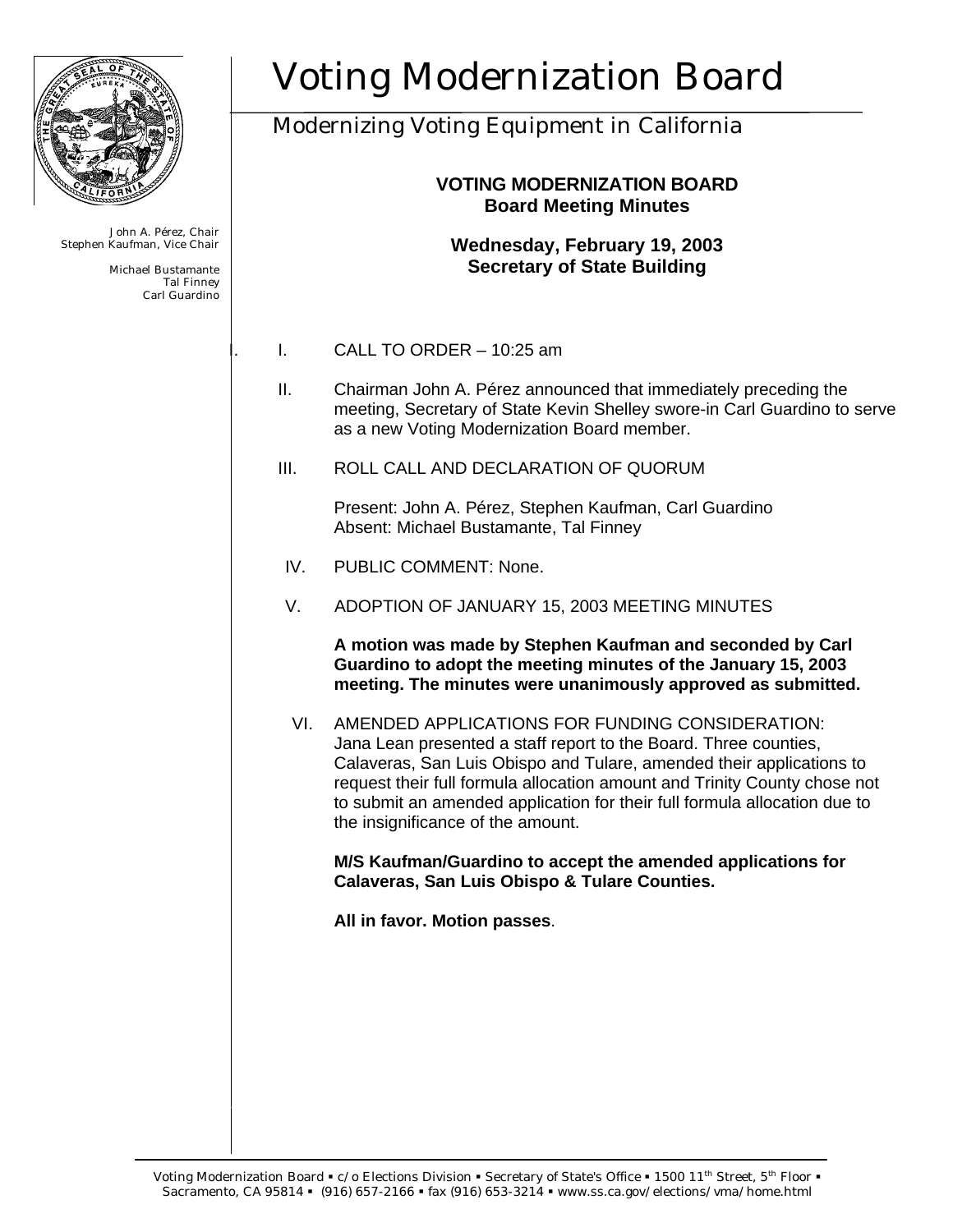VII. FINAL OPPORTUNITY FOR INITIAL APPLICATIONS FOR FUNDING CONSIDERATION: Jana Lean presented a staff report to the Board. Staff contacted the seven counties that did not apply for funding and they all indicated that they would like to apply for the full allocation formula amount now. Out of the seven counties that did not apply for funding initially, five county representatives attended the meeting to address the Board on their intent to apply for Proposition 41 funding. Ms. Lean explained that at the July 17, 2002 meeting the VMB came up with the formula allocations for the counties. The formula was released to counties on July 24, 2002. The counties were reminded three times of the September 3, 2002 deadline to apply for funding: August 9, 2002, August 26, 2002 and again on August 30, 2002. The main reasons counties gave to staff for not applying for funding were: the counties were confused of the process so they did not apply, and that at the time of the deadline AB 2525 and the Help America Vote Act, which require at least one DRE or touch screen voting system in each precinct, were not passed yet. Now that these seven counties have different requirements, they are requesting funding from the Board. Pérez stated that this is consistent with the counties that applied for less. The Board wants to be responsive to the new requirements that were not in place at the time of the September 3, 2002 deadline.

Reports from County Representatives:

- A. Amador County submitted a letter in advance of the meeting and representative George Allen, deputy Registrar of Voters, addressed the Board. Mr. Allen stated the county initially was not interested in upgrading their system. They already spent a half million dollars in 1992 to upgrade their system and some of the current systems are almost identical to their optical scan system. However, due to the new requirements of the state and federal legislation that came out in October, now they would like to upgrade with a proposal to put one DRE in each precinct and supplement the optical scans. Mr. Allen stated the only reason for applying for funding at this time is because of the new requirements.
- B. Del Norte County did not send a letter or a representative to the meeting. The VMB staff received an informal note indicating that they were interested in applying for funding. Staff tried repeatedly to contact the county representative but received no further response.
- C. Mono County submitted a letter in advance of the meeting and representative Renn Nolan, the County Clerk and Registrar of Voters, addressed the Board. Ms. Nolan stated that in September of 2000 Mono County purchased a new optical scan voting system and when her county received the applications and correspondence regarding Proposition 41 funding she thought they could not apply for funding because they had already purchased their system. Ms. Nolan said Secretary of State staff informed her that since she had already paid in full for the optical scan system and was not making payments that they could not apply for funds. Ms. Nolan stated that Mono county is very remote and when the new legislation passed making it mandatory to have touch screens or something similar, they were delighted that the VMB is opened up the application process one last time for the initial funding. Mono County plans to supplement their optical scan system with DREs and will try to consolidate some of their 13 precincts. Board member Carl Guardino voiced his concern about the consolidation of precincts and asked if it would be a hardship on the voters. Ms. Nolan indicated it would not.
- D. Sierra County submitted a written report to the Board on their intent to apply for funding, no representative was present due to the low staffing in their county office.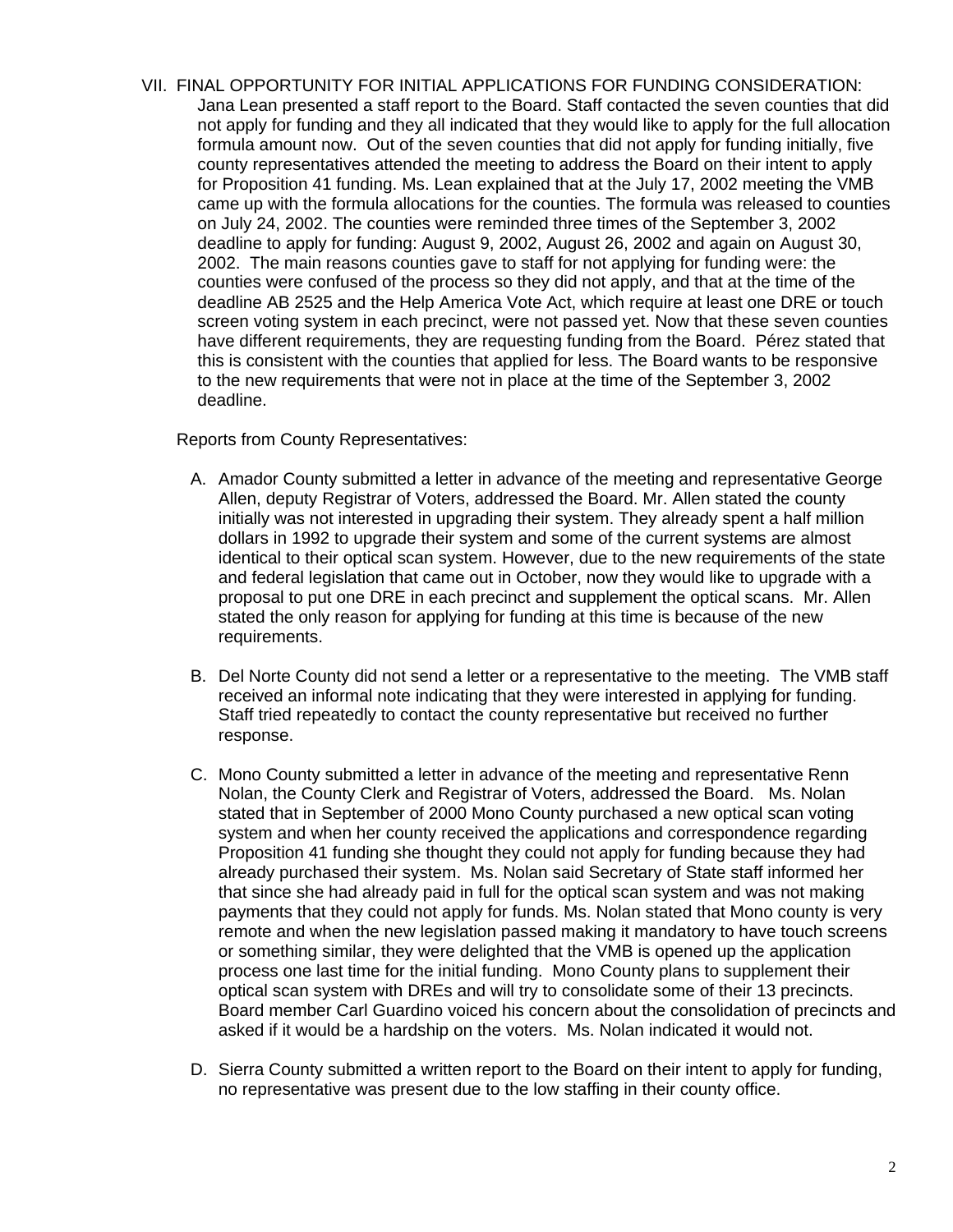E. Sonoma County submitted a letter and an application in advance of the meeting and representative Janice Atkinson, Assistant Registrar of Voters, addressed the Board. Ms. Atkinson stated that Sonoma County switched to an optical scan voting system in 1993 and did not think they needed another new system, therefore did not apply for funding. However, due to the new requirements of the state and federal Legislation that came out in October, now they would like to upgrade with a proposal to put one DRE in each precinct for accessibility and continue to use the optical scans for the rest of their voters. Ms. Atkinson stated the only reason for applying for funding at this time is because of the new requirements. Since Sonoma County has a very high absentee voter turnout she doesn't know how much money she will need at this time. They have over 450 precincts and 14,000 to 48,000 absentee voters.

#### *10:49 am – Board Member Bustamante arrived.*

F. Stanislaus County submitted a letter in advance of the meeting and representative Lee Lundrigan, the Clerk Recorder and Registrar of Voters, addressed the Board. Ms. Lundrigan told the Board her county applied for funding by the September third deadline and at the time did not have a specific vendor. She misunderstood the instructions of the application process and staff informed the Board that they denied the application submitted because it was incomplete. Stanislaus County is now re-applying due to the new federal requirements.

Chairman Pérez was concerned that in the memo submitted to the Board, Stanislaus County does not commit to converting to a new voting system at all. Ms. Lundrigan stated that she has not gone to Board of Supervisors yet for approval.

G. Ventura County submitted a letter and an application in advance of the meeting and representative Bruce Bradley addressed the Board. Mr. Bradley informed the members that their Board of Supervisors has not given a Board resolution at this time, but is on the agenda for the next Board of Supervisors meeting. He misunderstood the application process and thought they had to have a vendor selected by the September deadline so they chose not to apply initially. Now, they would like to apply for their full formula allocation amount. Mr. Bradley stated his concerns that the whole process keeps changing with the vendors and new technology and the many new companies just starting up. He's hesitant that the vendor they pick might not be around in a couple years. Therefore, they have not committed to any particular system at this time. Mr. Bradley was also concerned that Ventura County would not be able to put in the county match due to the budget crisis. They have used Datavote since 1966. Chairman Pérez suggested an option available to counties is to finance the system. Mr. Bradley plans to wait until after the March 2004 election to select a vendor to see how both the counties that converted and the vendors handled the election.

Chairman Pérez opened up the discussion about Sierra and Del Norte counties and requested an update from staff why there were no representatives present to address the Board, as requested. John Mott-Smith stated that not sending a representative is not a measure of disinterest but acknowledgement of the small staffs in small counties. Sierra County sent a letter and has a resolution passed by their county Board of Supervisors. Pérez and the Board were pleased that they took the time to go to their Board. Jana Lean said Vicki Frazier, the County Clerk/Recorder for Del Norte County sent a fax, but no formal letter. Staff tried contacting Ms. Frazier several times but she had been out sick and did not return calls. The initial fax received said she would like us to hold the funds and is interested in applying.